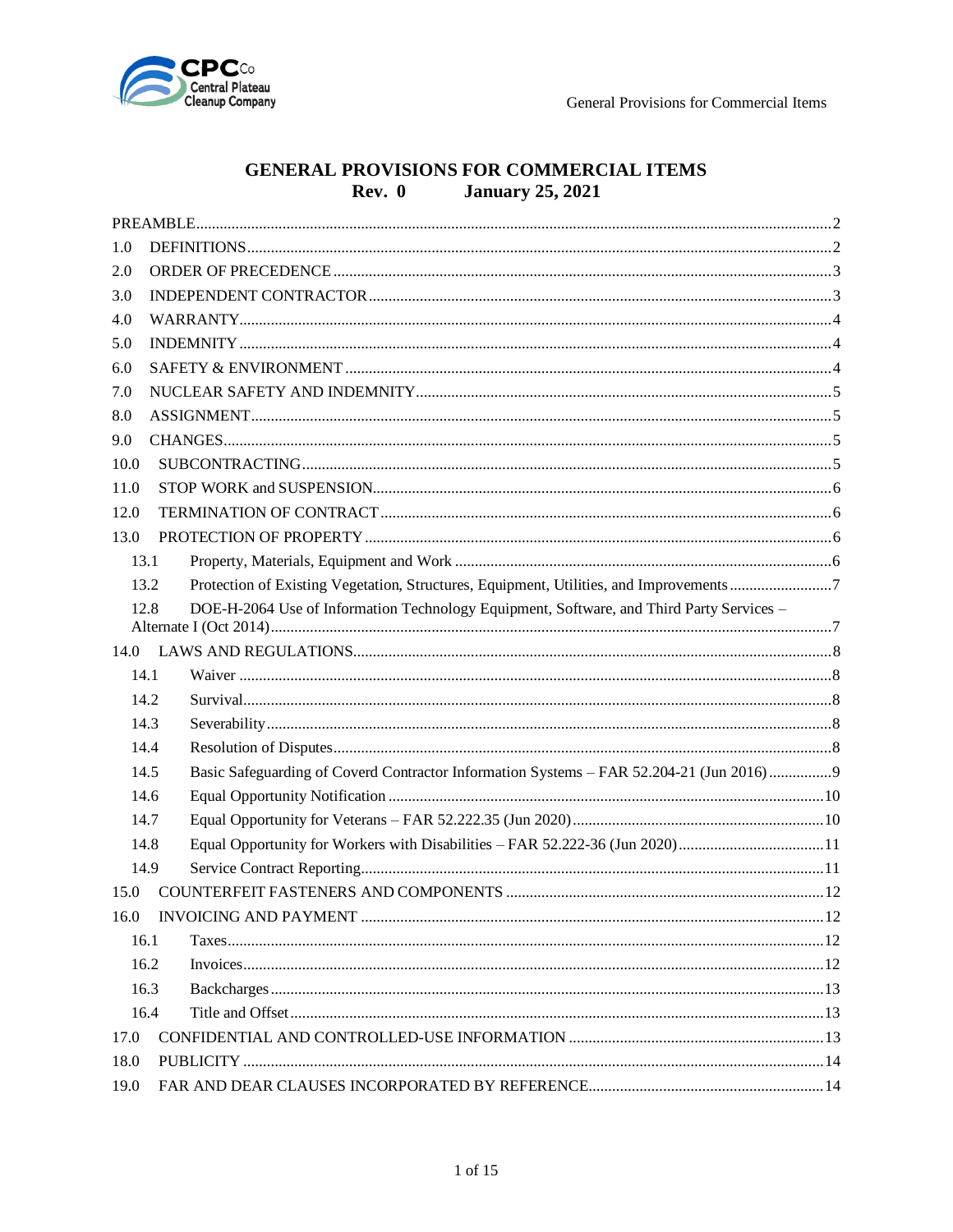

#### <span id="page-1-0"></span>**PREAMBLE**

- A. This contract embodies the entire agreement between Contractor and Central Plateau Cleanup Company (CPCCo) and supersedes all other writings. The parties shall not be bound by or be liable for any statement, representation, promise, or inducement or understanding not set forth herein.
- B. Without in any way limiting the Federal Acquisition Regulation (FAR) and Department of Energy Acquisition Regulation (DEAR) clauses which may be applicable to this action by law or regulation, the FAR, DEAR and other regulation references herein are specifically incorporated into this contract. Applicability instructions and comments are provided for convenience only. Contractor is responsible for reviewing the full text of each clause and requesting clarification if the intent or applicability to this specific contract is not clear.
- C. In the referenced clauses, the obligations of CPCCo to the Government as provided in said clauses shall be deemed to be the obligations of Contractor to CPCCo unless otherwise noted below:
- D. Whenever necessary to make the context of the FAR/DEAR clauses applicable to this contract, the term "disputes" shall mean "claims" and the terms "Government," "Contracting Officer," and equivalent phrases shall mean Buyer except the terms "Government," and "Contracting Officer" do not change:
	- 1. in the phrases referencing "Government Property" and "Government-Owned Equipment,"
	- 2. in the clauses referring to "intellectual property rights", "Stop Work", "nuclear hazards indemnity"
	- 3. when a right, act, authorization, or obligation can be granted or performed only by the Government or the Prime Contract Contracting Officer or duly authorized representative,
	- 4. when access to proprietary financial information or other proprietary data is required for purposes other than Buyer's obligation to evaluate Cost/Price data submitted by Contractor in conjunction with any provision of this contract,
	- 5. when title to property is to be transferred directly to the Government
- E. If there is a conflict between the referenced clauses and the terms and conditions found elsewhere in this Contract, the below FAR/DEAR and Regulatory references shall take precedence.
- F. Contractor shall flowdown to its subcontracts at all tiers the applicable portions of these provisions and referenced FAR/DEAR clauses. Referenced Clauses are available at: <https://www.acquisition.gov/content/regulations>

### <span id="page-1-1"></span>**1.0 DEFINITIONS**

For the purposes of this Contract the following definitions shall apply unless specifically delineated otherwise in the body of the contract.

- 1. The term "**Buyer**" refers directly to the Central Plateau Cleanup Company (CPCCo), the company or organization issuing this Contract.
- 2. The term **Buyer's Technical Representative (BTR)** refers to the person designated in the contract who is responsible for monitoring and providing technical guidance for this Contract. The BTR does not possess any explicit, apparent or implied authority to modify the contract.
- 3. **Contract** shall mean this Contract between Buyer and Contractor; also includes purchase order, task orders, releases and other agreements.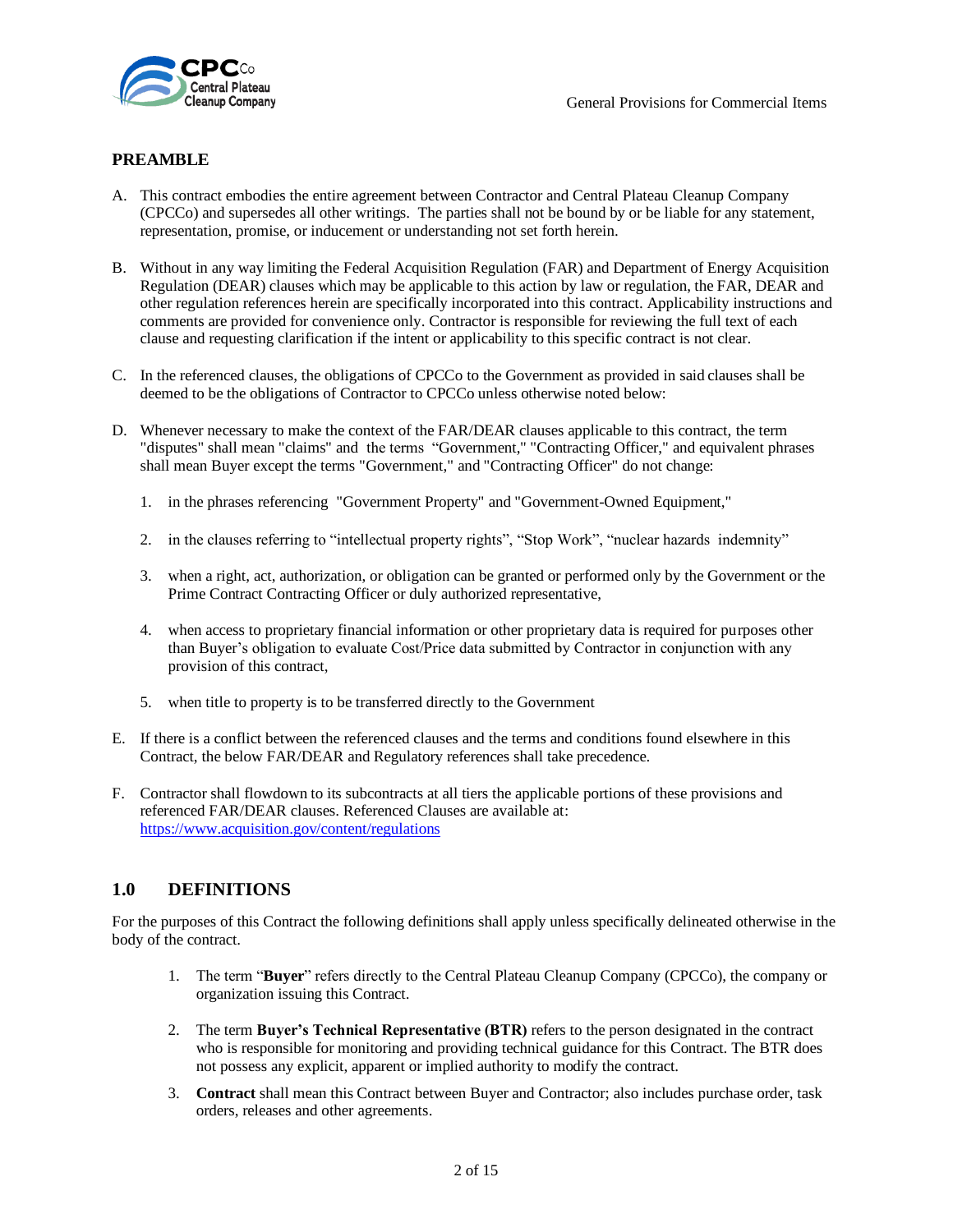

- 4. The term **Contractor Personnel includes** both Contractor and subcontractor employees, temporary staff and all other persons involved in performance of this contract under the supervision of contractor.
- 5. The term **Contractor** refers to the company, person or organization performing work under this Contract. For CPCCo contracting purposes, the term "contractor" generally refers to vendors, sellers and suppliers.
- 6. The term **Contract Specialist** refers to the individual responsible for the issuance and administration of this contractual document. Any modification to the contract or contract terms must be performed by the Contract Specialist.
- 7. **Government** shall mean the United States of America and includes the U.S. Department of Energy (DOE) or any duly authorized representative thereof, including the Contracting Officer.
- 8. **Head of Agency** or **Secretary** shall mean the Secretary, the Under Secretary, and Assistant Secretary, or any other head or assistant head of the executive or military department or other Federal agency.
- 9. **Services** shall mean labor, direction of labor, production of technical information, consulting services or any other services furnished by Contractor and its subcontractors under this Contract.
- 10. **Site Services Contractor** (SSC) refers to the DOE designated contractor responsible for providing mission support services, facilities and infrastructure. This includes security, utilities, training, roadway maintenance and other services.
- 11. **Subcontractor** shall mean any subcontractor or supplier of any tier, which supplies goods and/or services to Contractor in connection with Contractor's obligation under this Contract.
- 12. **Supplies** shall mean equipment, components, parts and materials to be provided by Contractor and its subcontractors pursuant to this Contract.
- 13. **Vendor data** shall mean any and all information, data and documentation to be provided by Contractor and its subcontractors under this Contract.
- 14. **Work** shall mean supplies, services, and vendor data provided by Contractor and its subcontractors and all work performed with respect thereto pursuant to this Contract.

### <span id="page-2-0"></span>**2.0 ORDER OF PRECEDENCE**

- A. In the event of a discrepancy among any of the Contract terms, conditions, clauses, provisions, written direction and instructions, and documents (collectively, the 'Contract'), the following order of precedence shall govern resolution: (1) Buyer's written Contract modifications, direction, and instructions; (2) Written Contract (3) Technical instructions, including the Statement of Work (SOW), (a) engineering drawings, (b) exhibits and attachments, and (c) applicable standards; (4) Special Provisions; (5) General Provisions; and (6) other documents identified as being part of the Contract.
- B. Nothing recited above shall be construed as superseding or deleting any applicable statute, rule, ordinance, or regulation (collectively, the 'laws'). In the event of a conflict with laws, the specific conflicting term of the Contract shall be considered null and without effect, and laws shall govern. All remaining terms unaffected by said laws should continue in force.

### <span id="page-2-1"></span>**3.0 INDEPENDENT CONTRACTOR**

By accepting this Contract, Contractor certifies that it is acting as an independent contractor with responsibility for and control over the details and means for performing the work, provided that Contractor is in compliance with the terms of this Contract. Anything in this Contract which may appear to give Buyer the right to direct Contractor as to the details of the performance of the work or to exercise a measure of control over Contractor shall mean that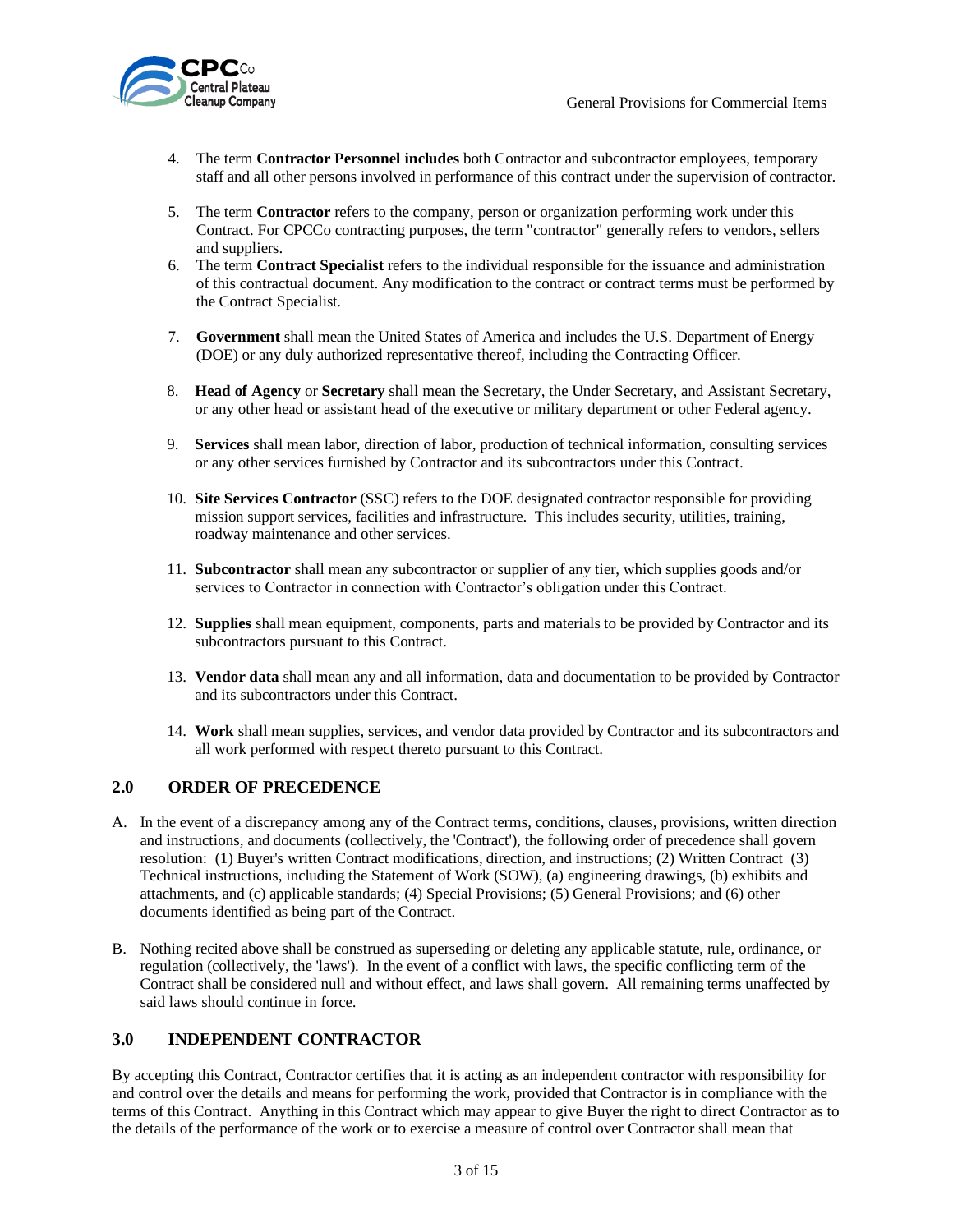

Contractor shall follow the desires of Buyer only as to the intended results of the work. Nothing in this Contract shall be deemed to represent that Contractor or any of Contractor's employees or agents, are the agents, representatives or employees of Buyer or the Government.

## <span id="page-3-0"></span>**4.0 WARRANTY**

Contractor warrants that all items and services conform to Contract specifications, drawings, and other descriptions and will be of merchantable quality, fit and sufficient for the purposes for which they are intended as evidenced in the Contract. Warranty shall begin upon Buyer's acceptance and extend for a period of the manufacturer's warranty or one year whichever is longer. If any nonconformity is discovered within that time, Contractor upon written notice from Buyer, shall promptly repair or replace such items or re-perform services. Transportation of replacement items, return of nonconforming items and repeat performance of services that do not conform to the terms of this warranty shall be at Contractor's expense. If repair, replacement or re-performance of services is not timely, Buyer may elect to return the nonconforming items, repair, replace and/or re-procure the item or service at Contractor's expense. This warranty shall restart upon Buyer's acceptance of the repair, replacement or re-performance.

### <span id="page-3-1"></span>**5.0 INDEMNITY**

- A. Contractor agrees to defend, indemnify and hold harmless Buyer, Government, affiliated companies and their directors, officers, employees, agents and representatives, from and against all loss, damage, liability, cost and expense (including attorney's fees) arising out of any (1) failure to comply with any law, ordinance, regulation, rule or order, (2) injury (including death) to any person or (3) damage to any property in any way connected with the performance of this Contract. Contractor agrees to indemnify, hold harmless and defend CHPRC and the Government from and against all laborers', materialman's, mechanics', or other liens arising from the performance of Contractor's obligations under this Contract and shall keep the premises of Buyer and the Government free from all such claims, liens, and encumbrances.
- B. With respect to claims by employees of Contractor or its subcontractors, the indemnity obligations created under this Clause, shall not be limited by the fact of, amount, or type of benefits or compensation, payable by or for Contractor, its subcontractors or suppliers under any workers compensation, disability benefits, or other employee benefits acts or regulations. Contractor specifically waives any bar or limitation against employee lawsuits arising under the workers' compensation laws of the State of Washington

### <span id="page-3-2"></span>**6.0 SAFETY & ENVIRONMENT**

- A. Contractor shall perform work safely, in a manner that ensures adequate protection for employees, the public, and the environment, and shall be accountable for the safe performance of work. Contractor shall comply with, and assist Buyer in complying with Environmental, Safety, Health, and Quality (ESH&Q) requirements of all applicable laws, regulations and directives.
- B. Contractor shall exercise a degree of care commensurate with the work and the associated hazards. Contractor shall ensure that management of ES&H functions and activities is an integral and visible part of Contractor's work planning and execution processes. As a minimum, Contractor shall:
	- 1. Thoroughly review the defined scope of work;
	- 2. Identify hazards and ES&H requirements;
	- 3. Analyze hazards and implement controls;
	- 4. Perform work within controls; and
	- 5. Provide feedback on adequacy of controls and continue to improve safety management.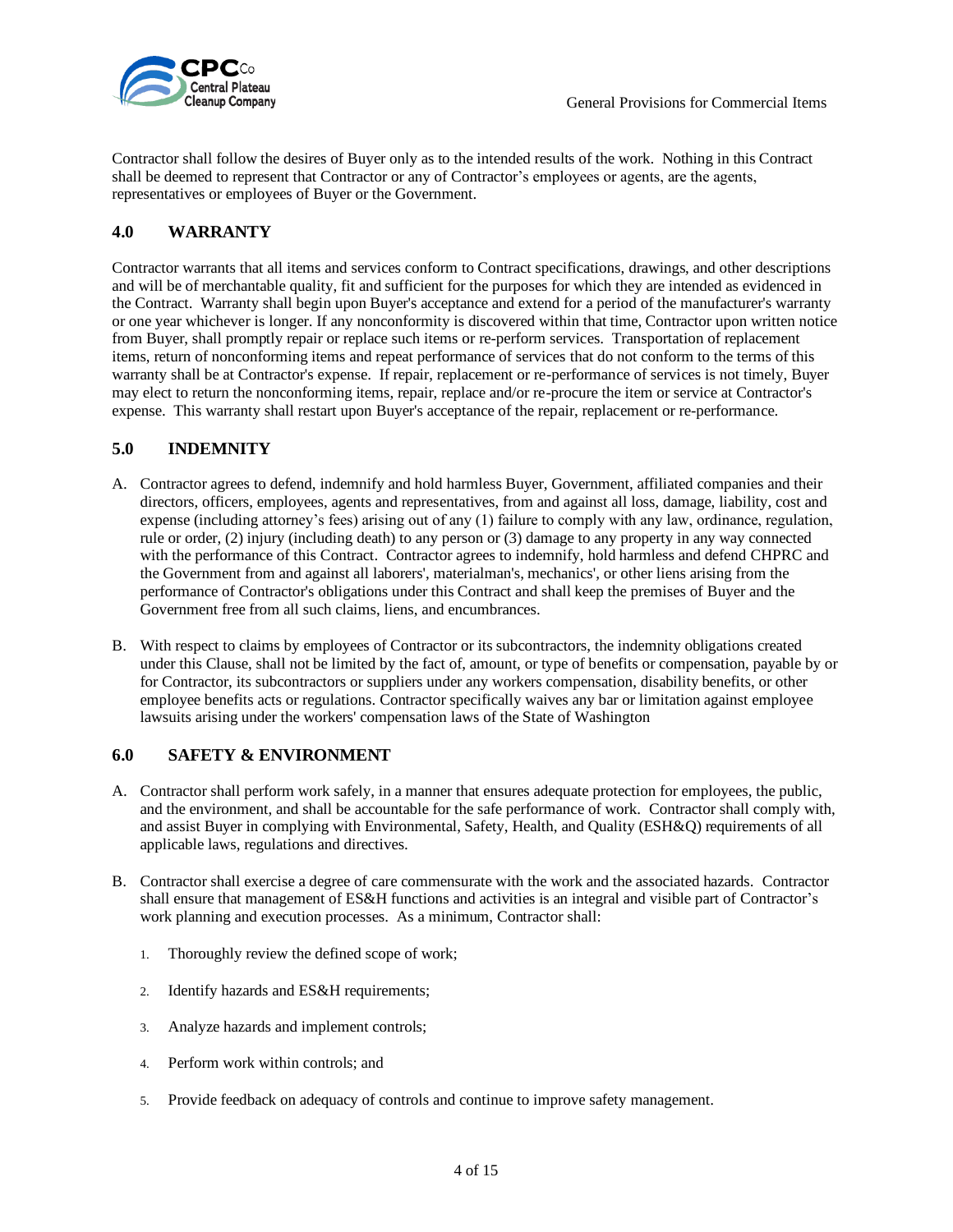



- C. Contractor shall flow down these ESH&Q requirements to the lowest tier subcontractor performing work on the Hanford site.
- D. Contractor shall ensure that all shipments made to the Hanford site in performance of this contract are packaged and loaded for safe handling and unloading. Any person delivering to the Hanford site or to a Buyer-controlled facility should wear appropriate protective equipment and may be required by Buyer to wear specific personal protective equipment (hand, eye, head or foot protection). Deliveries to the Hanford site or Buyer-controlled facility may be refused and/or unloading work stopped by any Buyer employee for unsafe conditions or practices.

### <span id="page-4-0"></span>**7.0 NUCLEAR SAFETY AND INDEMNITY**

- A. The provisions of 48 CFR 952.250-70, Nuclear Hazards Indemnity Agreement, are incorporated by reference into these terms and conditions for the delivery of any product or service that has nuclear safety implications. Contractor shall flow down these provisions to all subcontractors and suppliers unless expressly waived in writing by Buyer.
- B. Contractor will be indemnified by the U.S. Department of Energy (DOE) against (1) claims for public liability, and (2) legal costs arising from any nuclear incident under the provisions of 48 CFR 952.250-70. However, Contractor and its subcontractors and suppliers that are indemnified are subject to civil penalties under provisions of the Atomic Energy Act of 1954, as amended, for violations of DOE nuclear safety related rules, regulations, and orders. In addition, directors, officers, and employees of Contractor and its subcontractors and suppliers that are indemnified are subject to criminal penalties for knowing and willful violations.

#### <span id="page-4-1"></span>**8.0 ASSIGNMENT**

- A. Neither this Contract nor any portion hereof shall be assigned or delegated without Buyer's prior written consent. This shall include assignments of Contractor's accounts receivable.
- B. In accordance with DOE-H-2043 "Assignment and Transfer of Prime Contracts and Subcontracts (Oct 2014)(Revised)" of the Buyer's prime contract with DOE, Buyer may assign this Contract, in whole or in part to DOE or to such party as DOE may designate to perform Buyer's obligations hereunder. The transfer and assignment may be to another DOE prime contractor or to DOE. Upon assignment, the Contractor agrees to negotiate in good faith any mandatory flow-down provisions and seek to accept such provision at no additional costs to the Government. Upon receipt by Contractor of written notice that the DOE or a party so designated by DOE or Buyer has accepted an assignment of this Contract, Buyer will be relieved of all responsibility hereunder and Contractor shall thereafter look solely to such assignee for performance of Buyer's obligations.

## <span id="page-4-2"></span>**9.0 CHANGES**

No substitutions shall be made in this Contract without the prior written consent of Buyer. Buyer reserves the right to make changes within the general scope of this Contract by unilateral modification. Such changes may include changes in (1) the description of the items or services required; (2) the quantities ordered; (3) the method of shipment or packaging, and (4) the time or place of delivery, inspection or acceptance. Contractor shall promptly comply with any such change made by Buyer. If any change affects the price of or the time required for performance, Contractor shall identify the impact as soon as practical and request an equitable adjustment within 10 days of the change notice. The equitable adjustment to the price and/or delivery requirements and other affected provisions of the Contract shall be made by a mutual agreement and modification to this Contract in a timely manner.

#### <span id="page-4-3"></span>**10.0 SUBCONTRACTING**

A. Contractor shall not subcontract any on-site work and/or any significant aspects of off-site contract performance without first identifying the proposed subcontractor and subcontract scope to Buyer. Contractor shall certify that all appropriate flow-down provisions and requirements have been included in the subcontract. When requested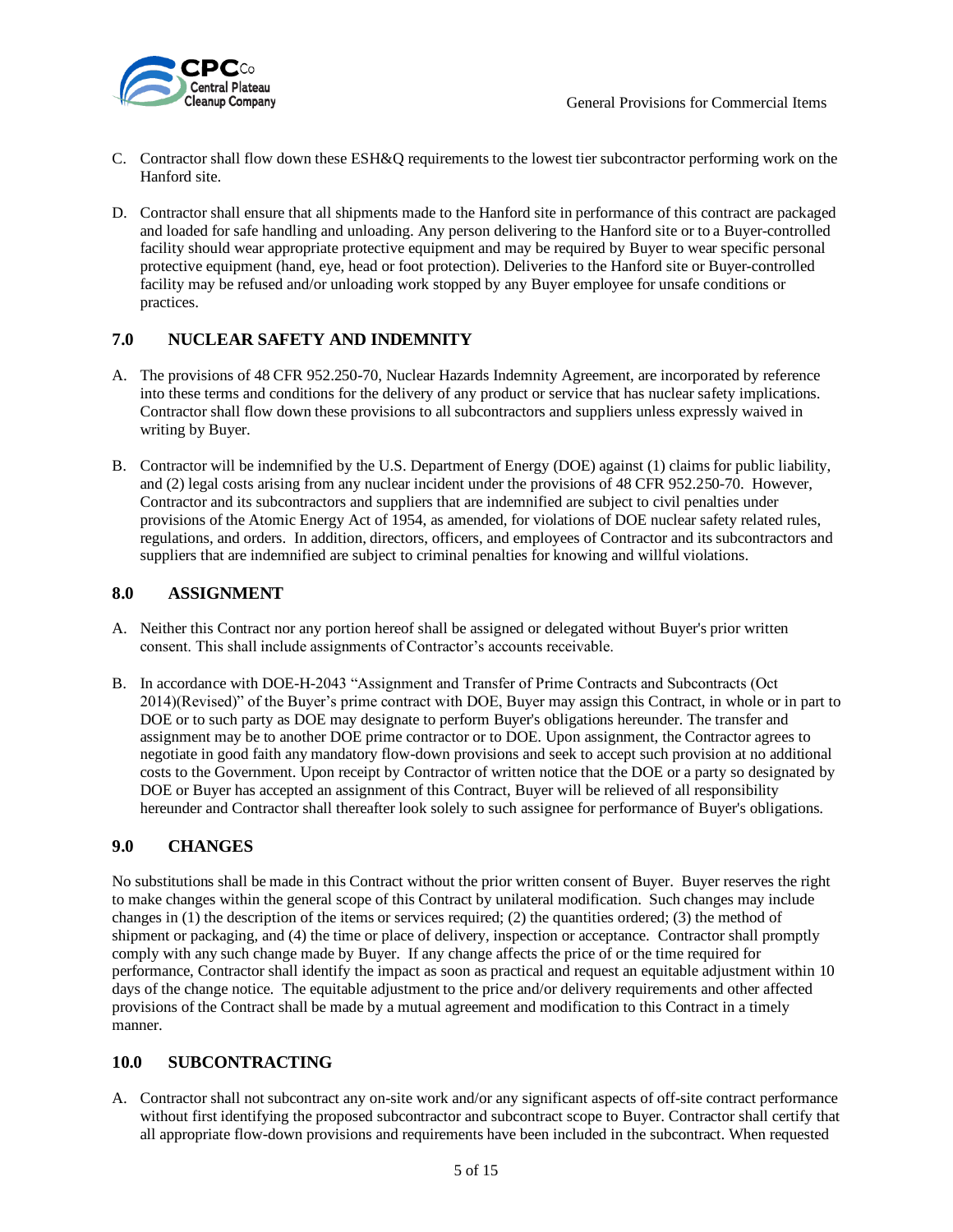

by Buyer, Contractor shall furnish Buyer a copy of the proposed subcontract demonstrating that all appropriate flow-down provisions and requirements are specifically delineated in the subcontract and will be met. Buyer reserves the right to: 1) reject any proposed subcontract or subcontractor as incomplete or unsuitable, 2) require submittal of the proposed subcontract before contract award or prior to performance of any work on site 3) require the replacement, at contractor's expense, of any subcontractor who fails to adhere to all of the applicable provisions and requirements of this contract. Failure of Contractor to notify Buyer in advance of subcontracting may be considered a material breach of these contract terms.

- B. Contractor is responsible for contract performance and performance of its subcontractors regardless of having notified Buyer of the intent to subcontract. On request of Buyer any subcontractor not performing in accordance with the terms of this contract shall be replaced at no additional cost to Buyer and shall not be employed again on the work.
- C. Contractor shall require and include a provision in every subcontract at any tier authorizing assignment of such subcontract to Buyer or the Government without requiring consent from such subcontractor or supplier
- D. As used in paragraph A above, the term "subcontract" shall also include purchase orders and rental agreements for materials or equipment, and the term "subcontractor" shall also include vendors or suppliers of such material or equipment when significant to contract performance.

### <span id="page-5-0"></span>**11.0 STOP WORK AND SUSPENSION**

- A. Buyer may suspend Contractor's right to perform any part or all of this Contract for an indefinite period.
- B. If any such suspension is not due to the fault or negligence of Contractor and significantly delays the progress or causes Contractor additional direct expenses in the performance of the Contract, Contractor's claim for compensation must be supported by appropriate documentation within ten (10) calendar days from the date performance resumes or 30 days after the suspension notice.

### <span id="page-5-1"></span>**12.0 TERMINATION OF CONTRACT**

- A. Buyer may, at its sole discretion, terminate the Contract in part or in total by giving Contractor written notice. Upon notice of termination, Contractor shall, unless otherwise directed in writing, discontinue all performance on the date specified in the notice and take action to minimize costs to Buyer. Payment for items and/or services already completed or in the process of completion shall be adjusted between Buyer and Contractor in a fair and reasonable manner, but such payment shall exclude any allowance for the uncompleted portion of the item and/or service, or any anticipated profits thereon. Such payments shall not exceed the total value of the Contract prior to termination for convenience.
- B. If Contractor fails to comply with any Contract terms or to make sufficient progress as to endanger performance, Buyer may suspend or terminate this Contract for cause. In the event of termination for cause, Buyer shall be liable only for any service accepted. Buyer may complete Contract performance by any reasonable means and Contractor shall be responsible for additional costs incurred by Buyer.

### <span id="page-5-2"></span>**13.0 PROTECTION OF PROPERTY**

### <span id="page-5-3"></span>**13.1 PROPERTY, MATERIALS, EQUIPMENT AND WORK**

A. Notwithstanding any other provision of this contract to the contrary, Contractor shall take all actions and steps necessary to safeguard and protect from loss or damage all government-owned property and equipment which is furnished or acquired by Contractor under the terms of this Contract or is provided by Buyer for Contractor's use or installation during performance of this contract. This includes all materials, tools, equipment, facilities and partially completed work furnished to Contractor by Buyer during performance of this Contract. This also includes any materials, tools, equipment or facilities owned by others that Contractor comes in contact with on the Hanford site. Contractor shall be liable for and fully indemnify and hold harmless Buyer from all loss,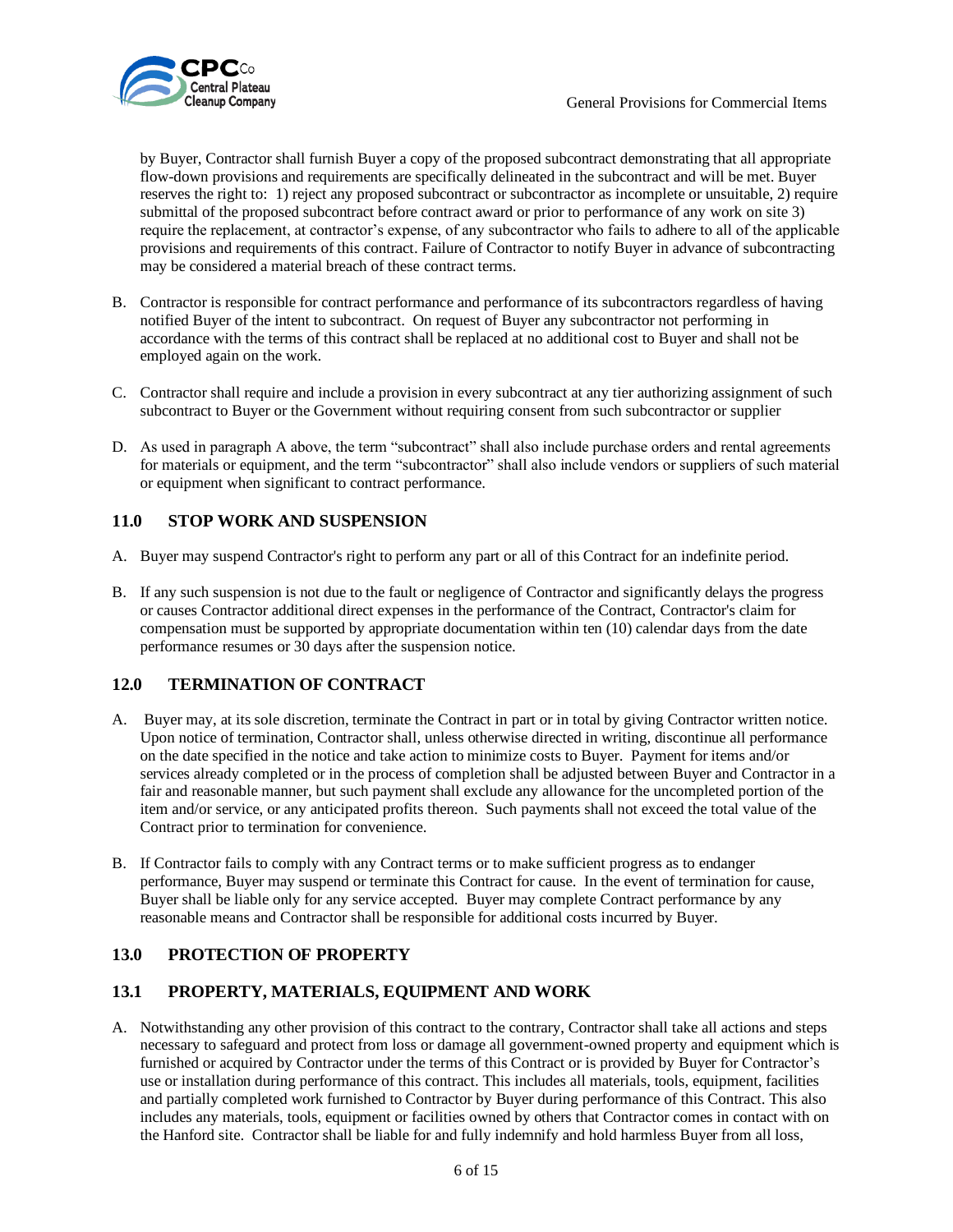damage or destruction to property and equipment that is the subject of this paragraph caused by Contractor, its employees and lower-tier contractors during the execution of this Contract. Contractor shall cooperate with Buyer representatives in maintaining accountability for Government-owned property

- B. Contractor shall at all times in accordance with the best practices and at no additional cost to Buyer, preserve and protect material and equipment used by Contractor in the execution of the work from damage or loss due to weather, fire, theft, unexplained disappearance or other similar casualty.
- C. Contractor shall at all times in accordance with the best practices and at no additional cost to Buyer, protect from damage due to Contractor's operations, equipment and materials (whether stored or installed), paving, structures and any and all other items on jobsite belonging to the Government, Buyer or others.
- D. Neither Buyer or the Government shall be responsible for any loss suffered by Contractor or damage to the work, or to materials, tools and equipment of Contractor or of any other Contractor, and Contractor assumes responsibility for any such loss or damage and for any cost of repairing, making good, or replacing any such loss or damage that may be directed by Buyer or the Government.

## <span id="page-6-0"></span>**13.2 PROTECTION OF EXISTING VEGETATION, STRUCTURES, EQUIPMENT, UTILITIES, AND IMPROVEMENTS**

- A. Contractor shall preserve and protect all structures, equipment, and vegetation (such as trees, shrubs, and grass) on or adjacent to the work site, which are not to be removed and which do not unreasonably interfere with the work required under this Contract. Contractor shall only remove trees when specifically authorized to do so, and shall avoid damaging vegetation that will remain in place. If any limbs or branches of trees are broken during Contract performance, or by the careless operation of equipment, or by workmen, Contractor shall trim those limbs or branches with a clean cut and paint the cut with a tree-pruning compound as directed by Buyer.
- B. Contractor shall protect from damage all existing improvements and utilities (1) at or near the work site and (2) on adjacent property of a third party, the locations of which are made known to or should be known by Contractor. Contractor shall repair any damage to those facilities, including those that are the property of a third party, resulting from failure to comply with the requirements of this Contract or failure to exercise reasonable care in performing the work. If Contractor fails or refuses to repair the damage promptly, Buyer may have the necessary work performed and charge the cost to Contractor.

## <span id="page-6-1"></span>**12.8 DOE-H-2064 USE OF INFORMATION TECHNOLOGY EQUIPMENT, SOFTWARE, AND THIRD PARTY SERVICES – ALTERNATE I (OCT 2014)**

- A. Acquisition of Information Technology. The Buyer may provide Government-owned information technology equipment, existing computer software (as described in 48 CFR 27.405), and third party services for the Contractor's use in the performance of the contract; and the Buyer may provide guidance to the Contractor regarding usage of such equipment, software, and third party services. The Contractor is not authorized to acquire (lease or purchase) information technology equipment, existing computer software, or third party services at the Buyer's direct expense without prior written approval of the Contract Specialist. Should the Contractor propose to acquire information technology equipment, existing computer software, or third party services, the Contractor shall provide to the Buyer justification for the need, including a complete description of the equipment, software or third party service to be acquired, and a lease versus purchase analysis if appropriate.
- B. The Contractor shall immediately provide written notice to the Buyer when an employee of the Contractor no longer requires access to the Buyer-furnished information technology systems.
- C. The Contractor shall not violate any software licensing agreement, or cause the Buyer to violate any licensing agreement.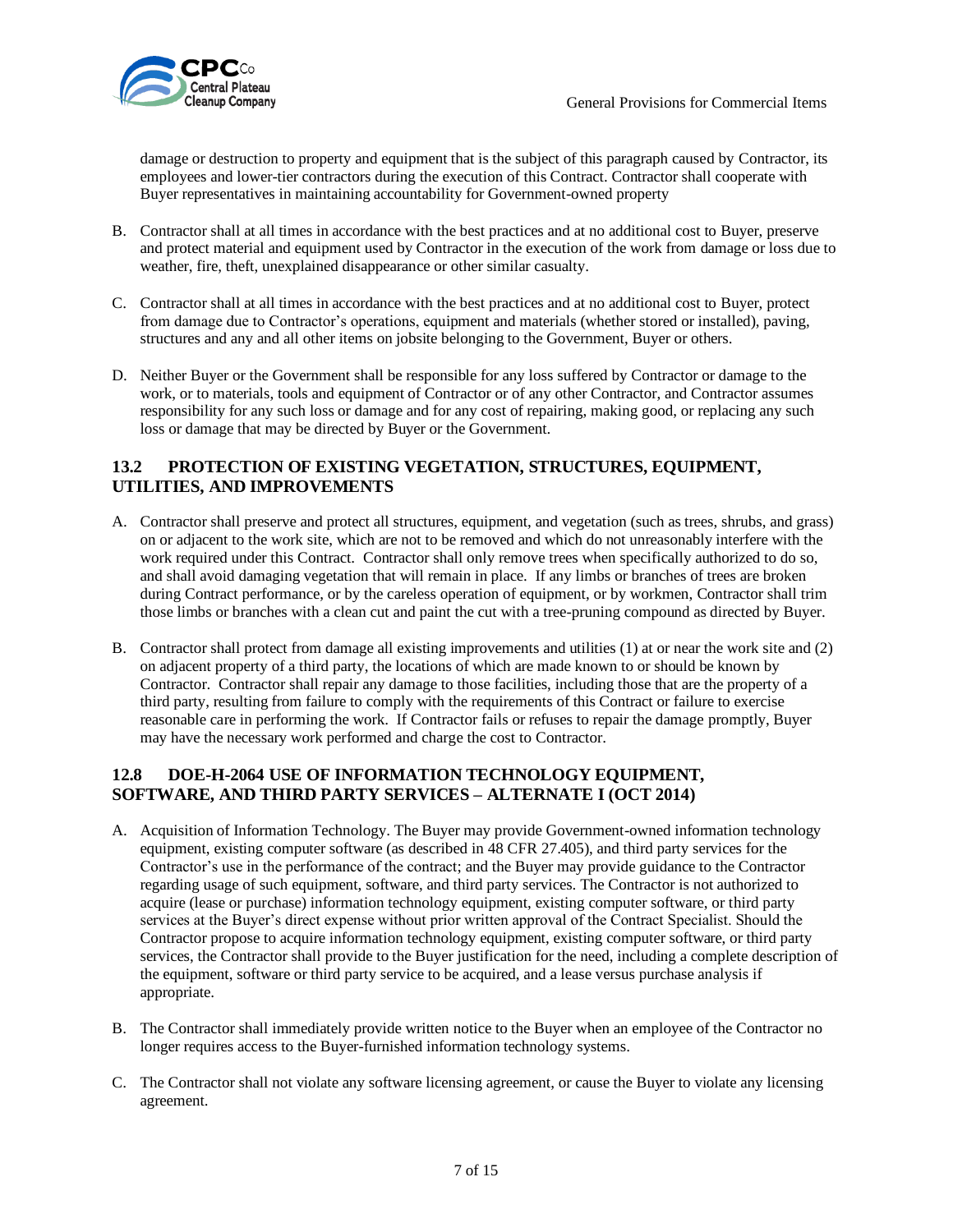

- D. The Contractor agrees that its employees will not use, copy, disclose, modify, or reverse engineer existing computer software provided to it by the Buyer except as permitted by the license agreement or any other terms and conditions under which the software is made available to the Contractor.
- E. If at any time during the performance of this contract, the Contractor has reason to believe that its utilization of Buyer-furnished existing computer software may invoice or result in a violation of the software licensing agreement, the Contractor shall promptly notify the Buyer, in writing, of the pertinent facts and circumstances. Pending direction from the Contract Specialist, the Contractor shall continue performance of the work required under this contract without utilizing the software.
- F. The Contractor agrees to include the requirements of this clause in all subcontracts at any tier.
- G. The Contractor shall comply with the requirements of those DOE directives, or parts thereof, identified within the contract in implementing the requirements of this clause. Consistent with the Changes clause of this contract, the Buyer, may, at any time, amend this clause in order to add, modify or delete specific requirements.

# <span id="page-7-0"></span>**14.0 LAWS AND REGULATIONS**

Contractor shall comply with all applicable federal, state and local laws and ordinances and all pertinent lawful orders, rules and regulations. Contractor shall act as an independent entity and not as an agent or employee of Buyer or the Government. Omission of any applicable law or regulations from the contract does not affect the obligation of the Contractor to comply with such law or regulation pursuant to this paragraph. Contractor shall comply with the requirements of those DOE directives, or parts thereof identified in this contract. Regardless of the performer of the work, the Contractor is responsible for compliance with the requirements of this clause. The Contractor is responsible for flowing down the requirements of the clause to the subcontracts at any tier to the extent necessary to ensure the Contractor's compliance with the requirements

### <span id="page-7-1"></span>**14.1 WAIVER**

Buyer's failure to insist on performance of any term, condition, or instruction, or to exercise any right or privilege included in this Contract, or its waiver of any breach, shall not thereafter waive any such term, condition, instruction, and/or any right or privilege. No asserted waiver of any right or benefit by Buyer shall be valid unless such waiver is in writing, signed by Buyer, supported by consideration and specifies the extent and nature of the rights or benefits being waived.

### <span id="page-7-2"></span>**14.2 SURVIVAL**

The provisions of this Contract which by their nature are intended to survive the termination, cancellation, completion or expiration of this Contract shall continue as valid and enforceable obligations of the parties notwithstanding any such termination, cancellation, completion or expiration.

### <span id="page-7-3"></span>**14.3 SEVERABILITY**

In the event any provision, or any part or portion of any provision of this Contract should be found to be invalid, void or otherwise unenforceable, such finding shall not affect the remaining part or portions of that provision, or any other provision

#### <span id="page-7-4"></span>**14.4 RESOLUTION OF DISPUTES**

A. Contractor and Buyer agree to make good-faith efforts to settle any dispute or claim that arises under this Contract through discussion and negotiation. If such efforts fail to achieve a mutually agreeable resolution, the parties agree to alternative disputes resolution (ADR) and to join in such arbitration proceeding as Buyer may determine appropriate. Parties shall submit to such jurisdiction and be bound by the judgment rendered according to the ADR rules.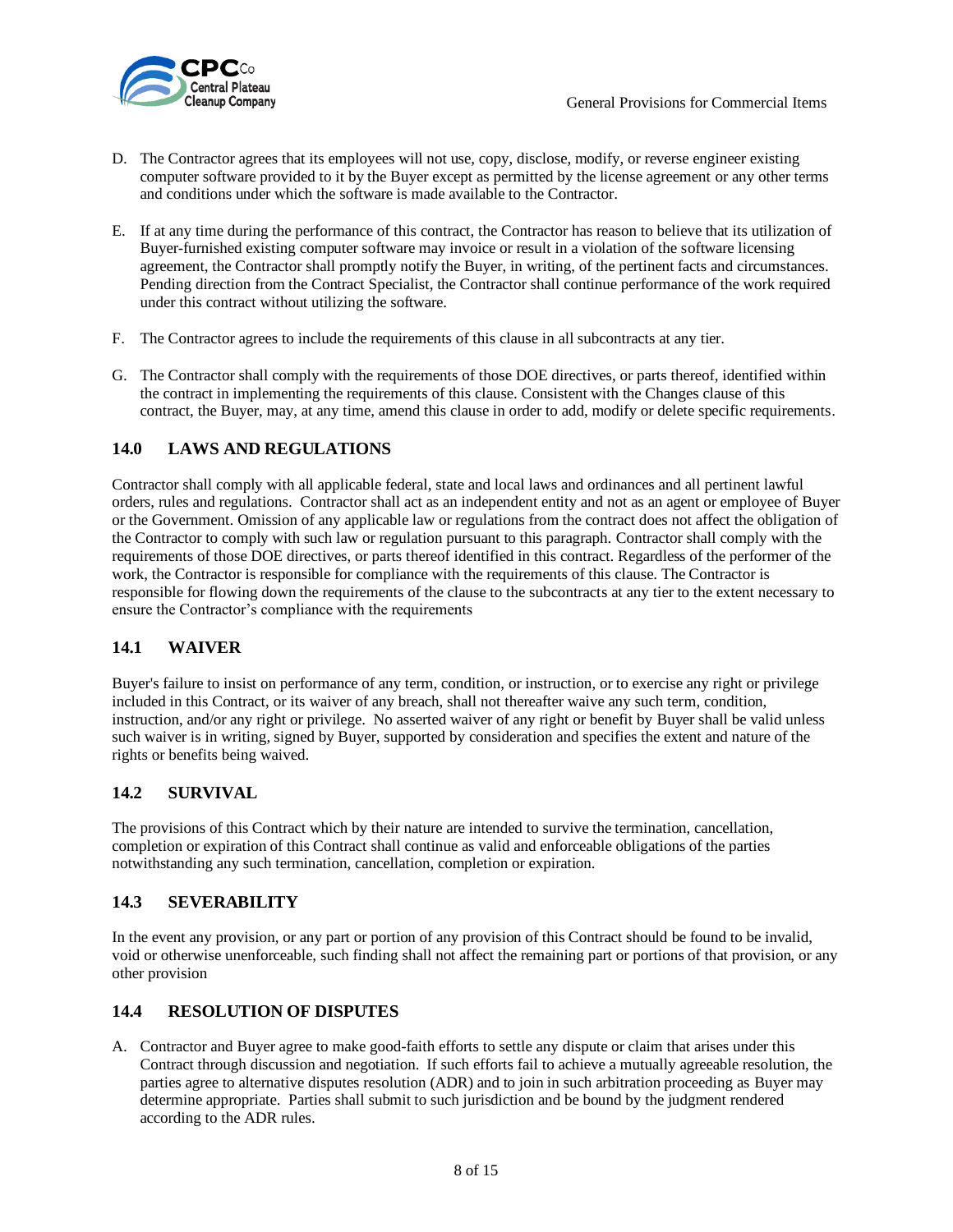

- B. Contractor shall proceed diligently without interruption in the performance of this Contract pending final resolution of any dispute arising under this Contract between the parties hereto or between Contractor and its subcontractors.
- C. If ADR fails or is not used, the parties agree to resolve any remaining dispute by non-jury trial in a court of competent jurisdiction in the State of Washington.
- D. A claim by Contractor shall be submitted in writing and signed by a person duly authorized to bind Contractor with respect to the claim.
- E. The claim shall state the following certification, "I certify that the claim is made in good faith; that the supporting data are accurate and complete to the best of my knowledge and belief; that the amount requested accurately reflects the Contract adjustment for which Contractor believes Buyer is liable; and that I am duly authorized to certify the claim on behalf of Contractor."
- F. No interest is payable to Contractor for any claim it may have, except that specifically imposed by a court of competent jurisdiction on any judgment (and then only from the date of the entry of judgment).

## <span id="page-8-0"></span>**14.5 BASIC SAFEGUARDING OF COVERD CONTRACTOR INFORMATION SYSTEMS – FAR 52.204-21 (JUN 2016)**

(a) *Definitions*. As used in this clause–

*Covered contractor information system* means an information system that is owned or operated by a contractor that processes, stores, or transmits Federal contract information.

*Federal contract information* means information, not intended for public release, that is provided by or generated for the Government under a contract to develop or deliver a product or service to the Government, but not including information provided by the Government to the public (such as on public websites) or simple transactional information, such as necessary to process payments.

*Information* means any communication or representation of knowledge such as facts, data, or opinions, in any medium or form, including textual, numerical, graphic, cartographic, narrative, or audiovisual (Committee on National Security Systems Instruction (CNSSI) 4009).

*Information system* means a discrete set of information resources organized for the collection, processing, maintenance, use, sharing, dissemination, or disposition of information [\(44 U.S.C. 3502\)](http://uscode.house.gov/browse.xhtml;jsessionid=114A3287C7B3359E597506A31FC855B3).

*Safeguarding* means measures or controls that are prescribed to protect information systems.

(b) Safeguarding requirements and procedures.

(1) The Contractor shall apply the following basic safeguarding requirements and procedures to protect covered contractor information systems. Requirements and procedures for basic safeguarding of covered contractor information systems shall include, at a minimum, the following security controls:

(i) Limit information system access to authorized users, processes acting on behalf of authorized users, or devices (including other information systems).

(ii) Limit information system access to the types of transactions and functions that authorized users are permitted to execute.

(iii)Verify and control/limit connections to and use of external information systems.

(iv) Control information posted or processed on publicly accessible information systems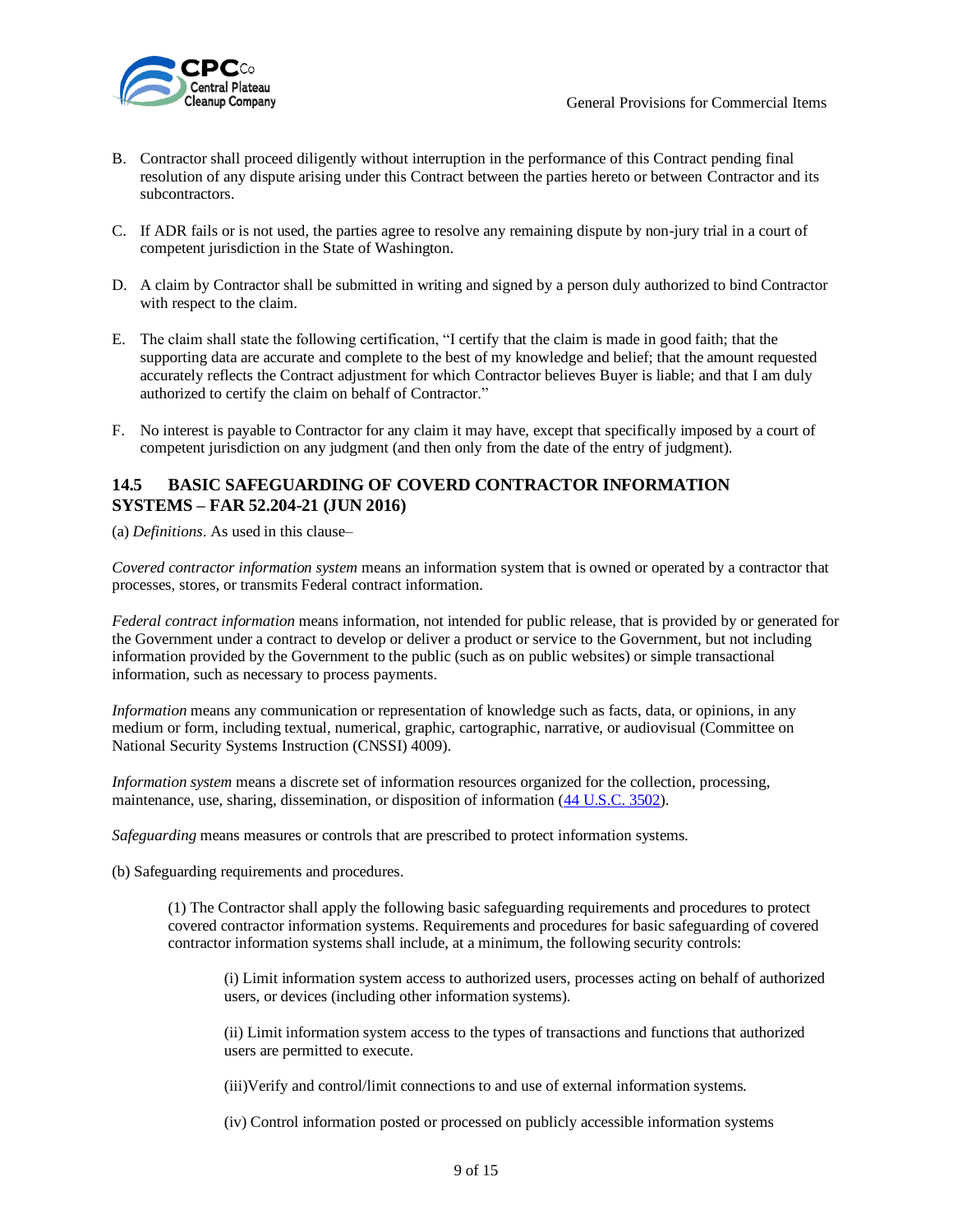

(v) Identify information system users, processes acting on behalf of users, or devices.

(vi) Authenticate (or verify) the identities of those users, processes, or devices, as a prerequisite to allowing access to organizational information systems.

(vii) Sanitize or destroy information system media containing Federal Contract Information before disposal or release for reuse.

(viii ) Limit physical access to organizational information systems, equipment, and the respective operating environments to authorized individuals.

(ix) Escort visitors and monitor visitor activity; maintain audit logs of physical access; and control and manage physical access devices.

(x) Monitor, control, and protect organizational communications (*i.e*., information transmitted or received by organizational information systems) at the external boundaries and key internal boundaries of the information systems.

(xi) Implement subnetworks for publicly accessible system components that are physically or logically separated from internal networks.

(xii) Identify, report, and correct information and information system flaws in a timely manner.

(xiii) Provide protection from malicious code at appropriate locations within organizational information systems.

(xiv) Update malicious code protection mechanisms when new releases are available.

(xv) Perform periodic scans of the information system and real-time scans of files from external sources as files are downloaded, opened, or executed.

(2) *Other requirements.* This clause does not relieve the Contractor of any other specific safeguarding requirements specified by Federal agencies and departments relating to covered contractor information systems generally or other Federal safeguarding requirements for controlled unclassified information (CUI) as established by Executive Order 13556.

(c) *Subcontracts.* The Contractor shall include the substance of this clause, including this paragraph (c), in subcontracts under this contract (including subcontracts for the acquisition of commercial items, other than commercially available off-the-shelf items), in which the subcontractor may have Federal contract information residing in or transiting through its information system.

### <span id="page-9-0"></span>**14.6 EQUAL OPPORTUNITY NOTIFICATION**

**This contractor and subcontractor shall abide by the requirements of 41 CFR 60‐1.4(a), 60‐300.5(a) and 60‐ 741.5(a). These regulations prohibit discrimination against qualified individuals based on their status as protected veterans or individuals with disabilities, and prohibit discrimination against all individuals based on their race, color, religion, sex, sexual orientation, gender identity or national origin. Moreover, these regulations require that covered prime contractors and subcontractors take affirmative action to employ and advance in employment individuals without regard to race, color, religion, sex, sexual orientation, gender identity, national origin, disability or veteran status.**

#### <span id="page-9-1"></span>**14.7 EQUAL OPPORTUNITY FOR VETERANS – FAR 52.222.35 (JUN 2020)**

a) Definitions. As used in this clause-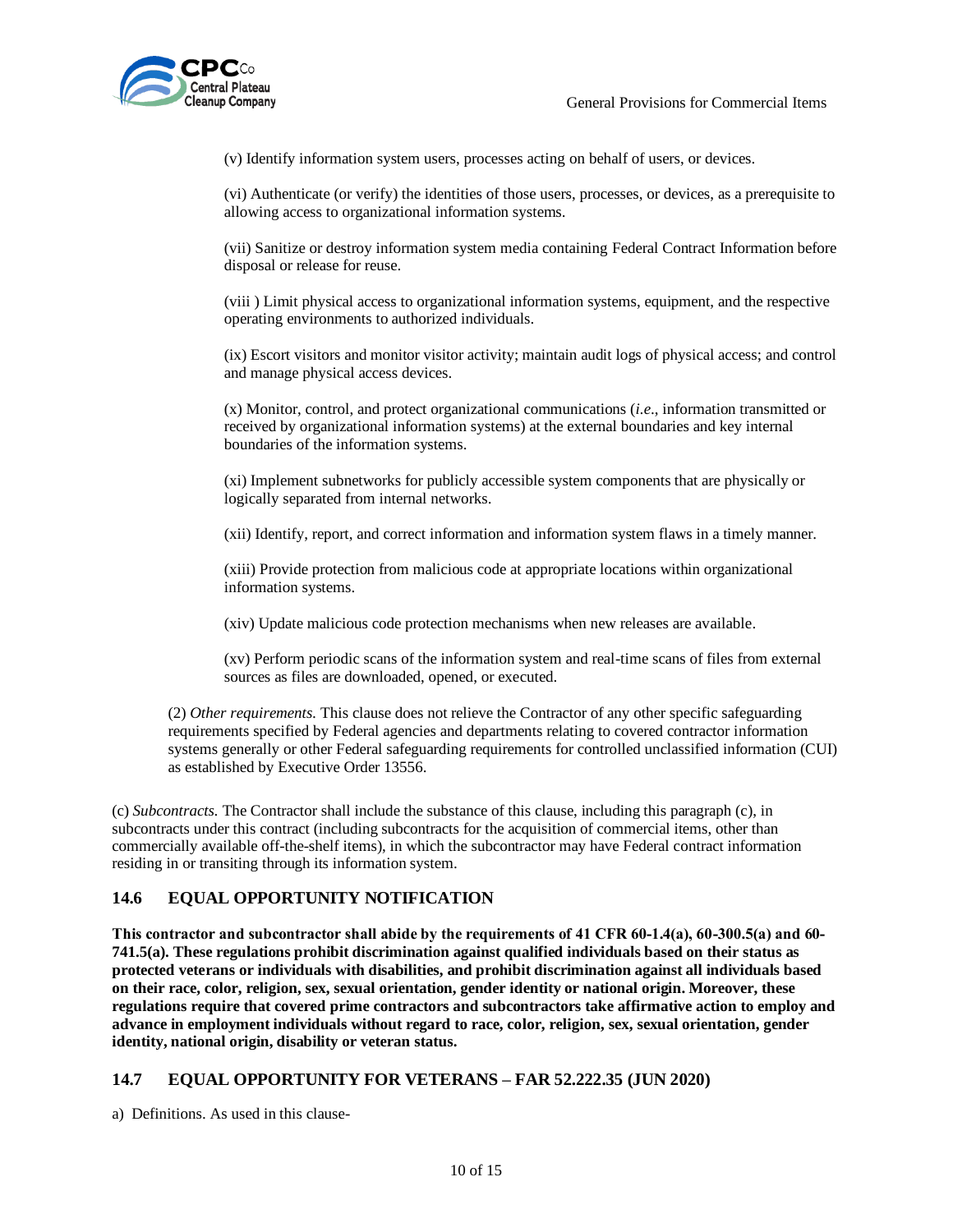

"Active duty wartime or campaign badge veteran," "Armed Forces service medal veteran," "disabled veteran," "protected veteran," "qualified disabled veteran," and "recently separated veteran" have the meanings given at Federal Acquisition Regulation (FAR)22.1301.

(b) Equal opportunity clause. The Contractor shall abide by the requirements of the equal opportunity clause at 41 CFR 60-300.5(a), as of March 24, 2014. This clause prohibits discrimination against qualified protected veterans, and requires affirmative action by the Contractor to employ and advance in employment qualified protected veterans.

(c) Subcontracts. The Contractor shall insert the terms of this clause in subcontracts valued at or above the threshold specified in FAR 22.1303(a) on the date of subcontract award, unless exempted by rules, regulations, or orders of the Secretary of Labor. The Contractor shall act as specified by the Director, Office of Federal Contract Compliance Programs, to enforce the terms, including action for noncompliance. Such necessary changes in language may be made as shall be appropriate to identify properly the parties and their undertakings

## <span id="page-10-0"></span>**14.8 EQUAL OPPORTUNITY FOR WORKERS WITH DISABILITIES – FAR 52.222- 36 (JUN 2020)**

(a) Equal opportunity clause. The Contractor shall abide by the requirements of the equal opportunity clause at 41 CFR 60-741.5(a), as of March 24, 2014. This clause prohibits discrimination against qualified individuals on the basis of disability, and requires affirmative action by the Contractor to employ and advance in employment qualified individuals with disabilities.

(b) Subcontracts. The Contractor shall include the terms of this clause in every subcontract or purchase order in excess of the threshold specified in Federal Acquisition Regulation (FAR) 22.1408(a) on the date of subcontract award, unless exempted by rules, regulations, or orders of the Secretary, so that such provisions will be binding upon each subcontractor or vendor. The Contractor shall act as specified by the Director, Office of Federal Contract Compliance Programs of the U.S. Department of Labor, to enforce the terms, including action for noncompliance. Such necessary changes in language may be made as shall be appropriate to identify properly the parties and their undertakings.

### <span id="page-10-1"></span>**14.9 SERVICE CONTRACT REPORTING**

- A. In accordance with FAR 52.204-15, "Service Contract Reporting Requirements for Indefinite-Delivery Contracts," if the resultant contract is for services, the Contractor shall report annually on or before October 15, for services performed under this contract or contract release (order) during the preceding Government fiscal year (October 1 – September 30). Contractor reporting shall be provided to the Buyer on a contract/contract release basis and be determined based on the type and estimated total value of each contract/contract release as follows:
	- 1. All cost-reimbursement, time and materials, and labor-hour service contracts and orders with an estimated total value above the simplified acquisition threshold;
	- 2. All fixed-fixed price service contracts and orders awarded or issued with an estimated total value of \$500,000 or greater;
- B. Contractor's annual report shall contain, at a minimum, an itemized listing by
	- 1. Contract/Contract Release number including contractor name and unique entity identifier, and
	- 2. The number of Contractor direct-labor hours expended on the services performed during the previous Government fiscal year.
- C. The Contractor is advised that the information from Contractor's report will be made available to the public as required by section 743 of Division C of the Consolidated Appropriations Act, 2010.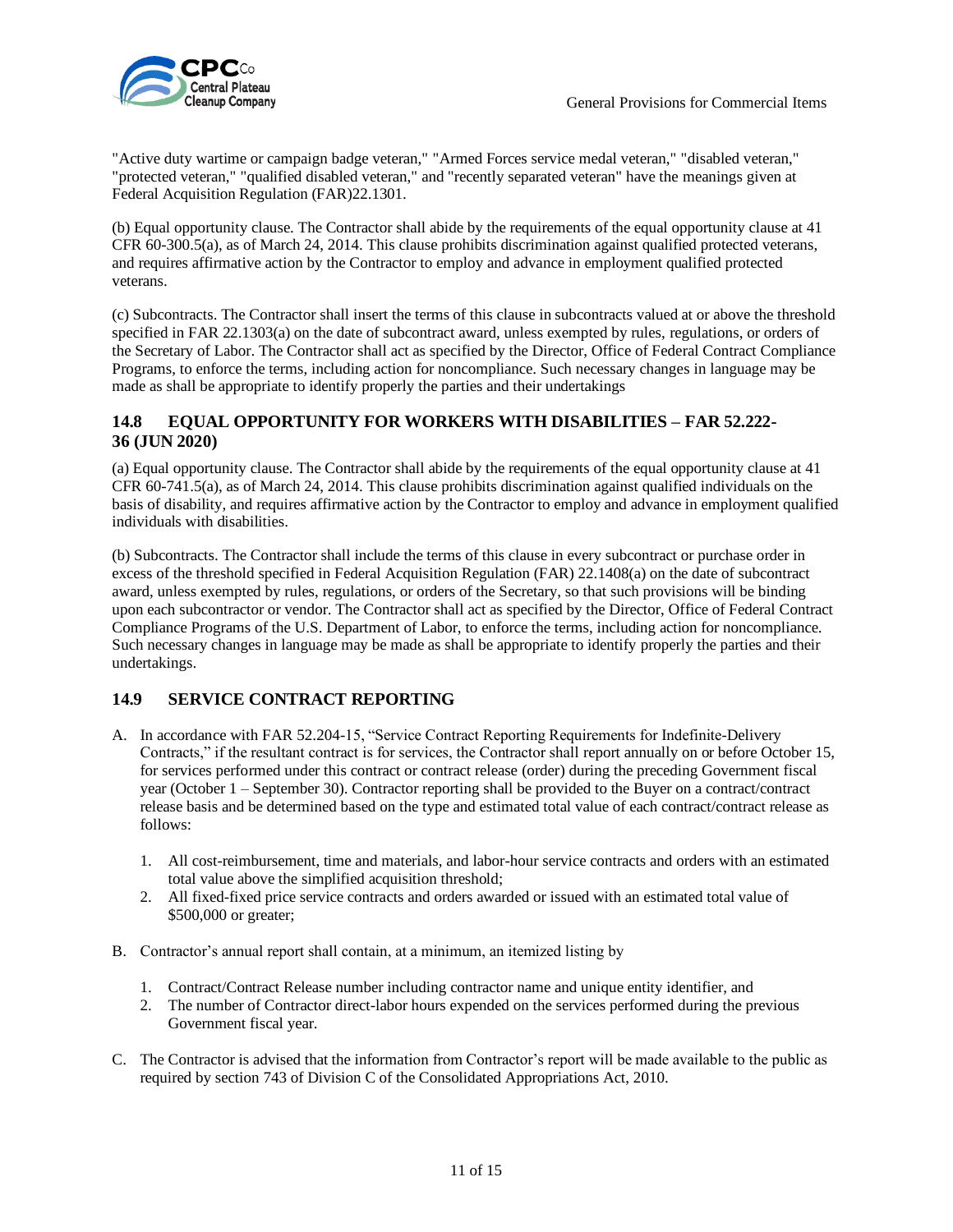

## <span id="page-11-0"></span>**15.0 COUNTERFEIT FASTENERS AND COMPONENTS**

Buyer reserves the right to question and/or require Contractor to certify and/or furnish proof regarding the quality, authenticity, application or fitness for use of the items supplied by Contractor under this Contract. Any items furnished as part of this Contract and which have been previously found by Buyer, the Department of Energy, or the Department of Commerce to be counterfeit or which are listed by the Department of Commerce to be suspect will be deemed, without more proof, to be subject to the above requirement of further proof or certification. Buyer also reserves the right to question the circumstances and make available a report of any such review to the Government. All costs associated with conducting inquiries into and reporting on fasteners and components determined to be counterfeit shall be recovered by Buyer from Contractor.

# <span id="page-11-1"></span>**16.0 INVOICING AND PAYMENT**

### <span id="page-11-2"></span>**16.1 TAXES**

Unless the Contractor is issued a direct pay permit by the Buyer, the Contractor is required to collect the applicable Washington State sales or use tax and include this on each applicable invoice. Sales tax must be listed as a separate line item on the invoice. If the Contractor is an out of state vendor with no nexus in the State of Washington, taxes will be paid by Buyer. Contractor shall notify the Buyer's contract specialist if the Contractor does not have a nexus in the State of Washington. All other Federal, State, county, municipal or other taxes not excluded by the Washington State Department of Revenue Direct Pay Permit must be included in the contract amount. If as a result of this contract, the Contractor becomes eligible for Washington State Business and Occupation Tax Credit for Research and Development spending, the Contractor shall take such tax credit and assign such tax credit to the Buyer. If the Contractor applies for the Washington State Business and Occupation Tax Credit for Research and Development spending, the Contractor shall notify the Buyer. The Contractor shall fully cooperate with the Buyer in any tax audits, tax assessment reviews, or tax challenges.

### <span id="page-11-3"></span>**16.2 INVOICES**

- A. Contractor shall prepare all invoices in a form satisfactory to and approved by Buyer. Except to the extent expressly stated elsewhere in this Contract, the Contract price shall be payable thirty (30) calendar days after receipt by Buyer of a proper invoice. All unit pricing, and payments made, shall be in U.S. dollars only, in the forms of cash, check or electronic transfer as may be agreed upon.
- B. As a minimum, the invoice shall clearly identify the invoice number, Contract, release and/or item number(s) for which payment is being requested, and contain a corresponding description of each item billed, and amount being billed. Submittal of an invoice constitutes Contractor's certification, that the invoice is correct, payable, and that the materials, work and/or services have been delivered and are in accordance with all terms of the Contract.
- C. Contractor understands that submission of a false or fraudulent invoice to Buyer under this contract may constitute a violation of the Federal False Claims Act.
- C. At Buyer's request Contractor shall furnish evidence, satisfactory to Buyer, that all labor and materials furnished and equipment used during the period covered by any invoice has been paid for in full and that the work is not subject to liens or claims on account thereof. Buyer may withhold payment of invoices until Contractor furnishes such evidence.
- D. In the event an invoice is submitted, in accordance with Contract terms, for work accomplished on a reimbursable or unit price/unit rate basis, it shall be accompanied by documentation supporting each element of measurement and/or cost. The final invoice shall be submitted for payment after completion and acceptance of work by Buyer and compliance by Contractor with all terms of this Contract. It shall be supported by a written acceptance of the work signed by Buyer, and a certification and release.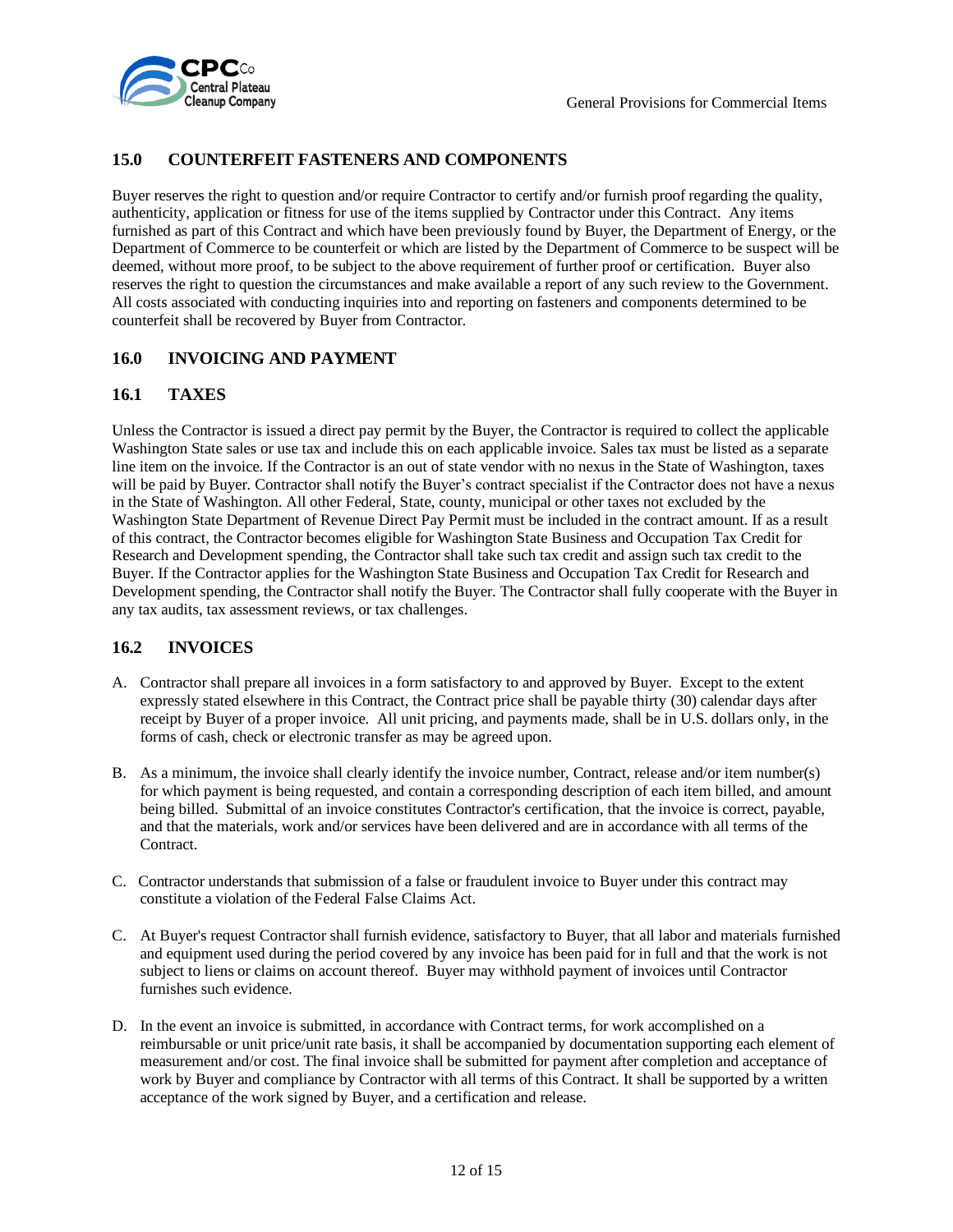

E. Any invoice submitted, which fails to comply in whole or in part with the terms of this Contract, including the requirements of form, accuracy, and supporting documentation, may be returned to Contractor. Any costs or payment delays associated with the resubmission of a proper invoice shall be to Contractor's account. Final payment shall not relieve Contractor of any obligation under this Contract.

# <span id="page-12-0"></span>**16.3 BACKCHARGES**

Costs sustained by Buyer as a result of (1) Contractor's non-compliance with any law, ordinance, regulation, rule or order, or this Contract, including its Safety provisions; (2) delays to contract performance attributable to unsatisfactory Contractor performance; or (3) damage to or loss of property (including the property of Buyer or the Government) resulting from any acts or omissions of Contractor or its subcontractors, shall be backcharged to Contractor. Backcharges may include, but are not limited to, costs of labor, material, or equipment; taxes, levies, duties and assessments; and markups for indirect costs, overhead, supervision, and administration. Such backcharges shall offset payments due Contractor from pending invoices and if such backcharges exceed invoiced amounts, such backcharges will be invoiced by Buyer to Contractor, such backcharges payable within 30 days.

## <span id="page-12-1"></span>**16.4 TITLE AND OFFSET**

- A. Contractor warrants full and unrestricted title to the Government for all items purchased under this Contract and is free and clear of any and all liens, restrictions, reservations, security interests, and encumbrances. Excess items received that are of a nominal value shall be kept by Buyer at no cost to Buyer. All items received in excess of Contract requirements that are returned shall be returned at Contractor's expense.
- B. Buyer, without waiver or limitation of any rights or remedies of Buyer, shall be entitled to deduct from any amounts owing to Contractor in connection with this Contract any and all amounts owed Buyer or the Government under this Contract or any other Contract with Buyer

### <span id="page-12-2"></span>**17.0 CONFIDENTIAL AND CONTROLLED-USE INFORMATION**

- A. Performance of work under this Contract may result in the Contractor having access to Confidential and/or Controlled Unclassified Information, including Official Use Only information, via written or electronic documents, or by virtue of having access to DOE's electronic or other systems (hereinafter referred to as CUI). Such CUI includes personally identifiable information (such as social security account numbers) or proprietary business, technical, or financial information belonging to the Buyer, the Government or other companies or organizations. The Contractor shall treat this information as confidential and agrees not to use this information for its own purposes, or to disclose the information to third parties, unless specifically authorized to do so in writing by the Buyer.
- B. The restrictions set out in paragraph (A) above, however, do not apply to:
	- 1. Information which, at the time of receipt by the Contractor, is in the public domain;
	- 2. Information which, subsequent to receipt by the Contractor, becomes part of the public domain through no fault or action of the Contractor;
	- 3. Information which the Contractor can demonstrate was previously in its possession and was not acquired directly or indirectly as a result of access obtained by performing work under this contract;
	- 4. Information which the Contractor can demonstrate was received from a third party who did not require the Contractor to hold it in confidence; or
	- 5. Information which is subject to release under applicable law.
- C. The Contractor shall obtain a written agreement from each of its employees who are granted access to, or furnished with, confidential information, whereby the employee agrees that he or she will not discuss, divulge, or disclose any such information to any person or entity except those persons within the Contractor's organization directly concerned with the performance of the contract. The agreement shall be in a form satisfactory to the Buyer.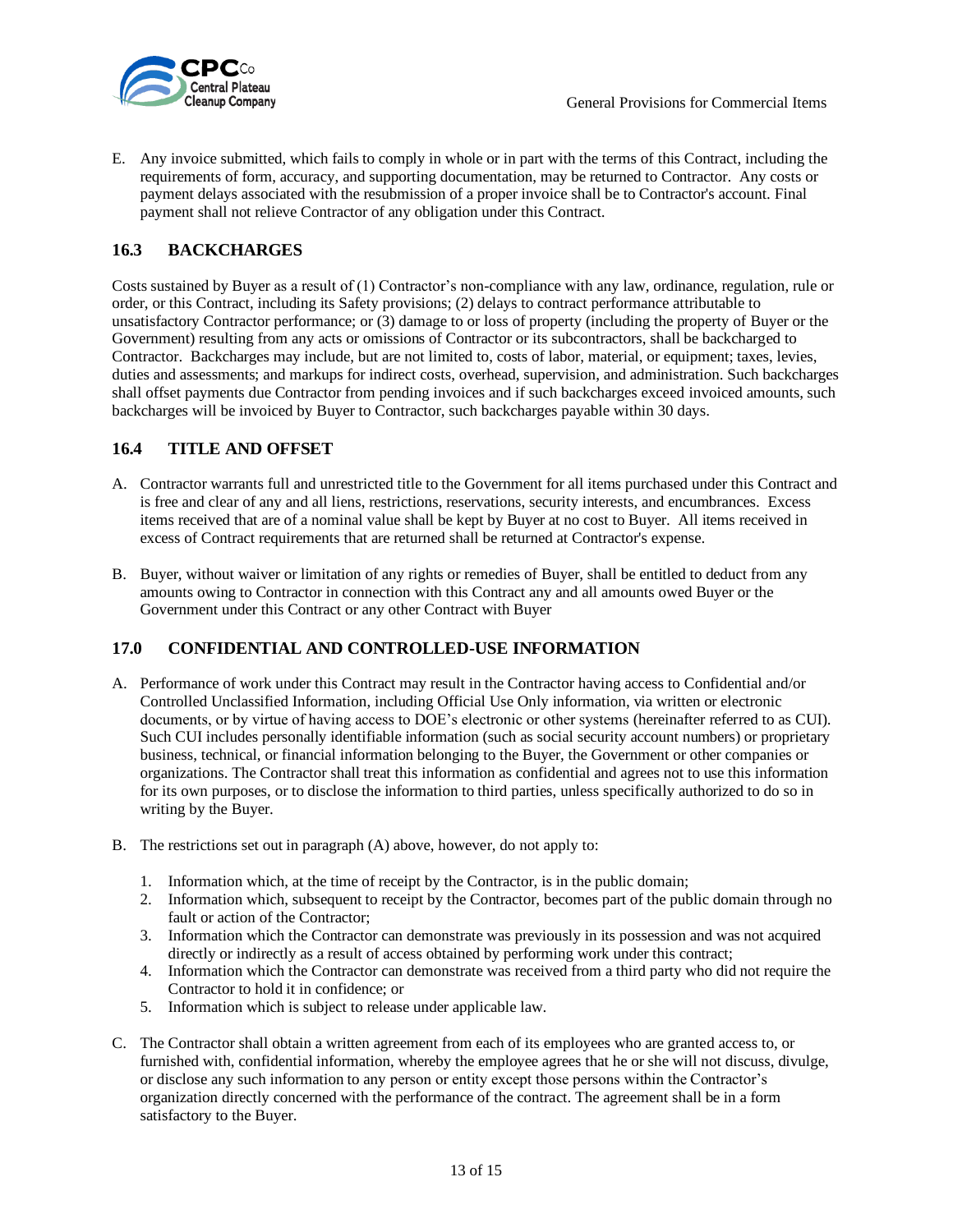

- D. Upon request of the Buyer, the Contractor agrees to execute an agreement with any party which provides CUI to the Contractor pursuant to this contract, or whose facilities the Contractor is given access to that restrict use and disclosure of CUI obtained by the Contractor. A copy of the agreement, which shall include all material aspects of this clause, shall be provided to the Buyer for approval.
- E. Upon request of the Buyer, the Contractor shall supply the Buyer with reports itemizing the confidential or proprietary information it receives under this contract and identify the source (company, companies or other organizations) of the information.
- F. The Contractor agrees to flow down this clause to all subcontracts that are provided access to CUI information under this contract.

# <span id="page-13-0"></span>**18.0 PUBLICITY**

Contractor shall not make news releases, publicize or issue advertising pertaining to the work or this Contract without first obtaining the written approval of Buyer.

## <span id="page-13-1"></span>**19.0 FAR AND DEAR CLAUSES INCORPORATED BY REFERENCE**

| <b>FAR/DEAR</b><br><b>REFERENCE</b> | <b>CLAUSE TITLE</b>                                                                                                                              |
|-------------------------------------|--------------------------------------------------------------------------------------------------------------------------------------------------|
| FAR 52.203-6                        | Restrictions on Subcontractor Sales to the Government (Sept 2006)                                                                                |
| FAR 52.203-13                       | Contractor Code of Business Ethics and Conduct (Oct 2010)                                                                                        |
| FAR 52.203-14                       | Display of Hotline Posters (Oct 2015)                                                                                                            |
| FAR 52.203-19                       | Prohibition on Requiring Certain Internal Confidentiality Agreements or Statements (Jan<br>2017).                                                |
| FAR 52.204-9                        | Personal Identity Verification of Contractor Personnel (Jan 2014)                                                                                |
| FAR 52.204-23                       | Prohibition on Contracting for Hardware, Software, and Services Developed or Provided<br>by Kaspersky Labs and Other Covered Entities (Jul 2018) |
| FAR 52.204-25                       | Prohibition on Contracting for Certain Telecommunications and Video Surveillance<br>Services or Equipment (Aug 2020)                             |
| FAR 52.219-8                        | Utilization of Small Business Concerns Oct 2018)                                                                                                 |
| FAR 52.222-21                       | Prohibition of Segregated Facilities Apr 2015)                                                                                                   |
| FAR 52.222-26                       | Equal Opportunity (E.O.11246) (Sep 2015)                                                                                                         |
| FAR 52.222-40                       | Notification of Employee Rights under the National Labor relations Act (Dec 2010)                                                                |
| FAR 52.222-41                       | Service Contract Labor Standards (Aug 2018)                                                                                                      |
| FAR 52.222-50                       | Combating Trafficking in Persons (Jun 2019)                                                                                                      |
| FAR 52.222-54                       | Employment Eligibility Verification (Oct 2015)                                                                                                   |
| FAR 52.222-55                       | Minimum Wages Under Executive Order 13658 (Dec 2015)                                                                                             |